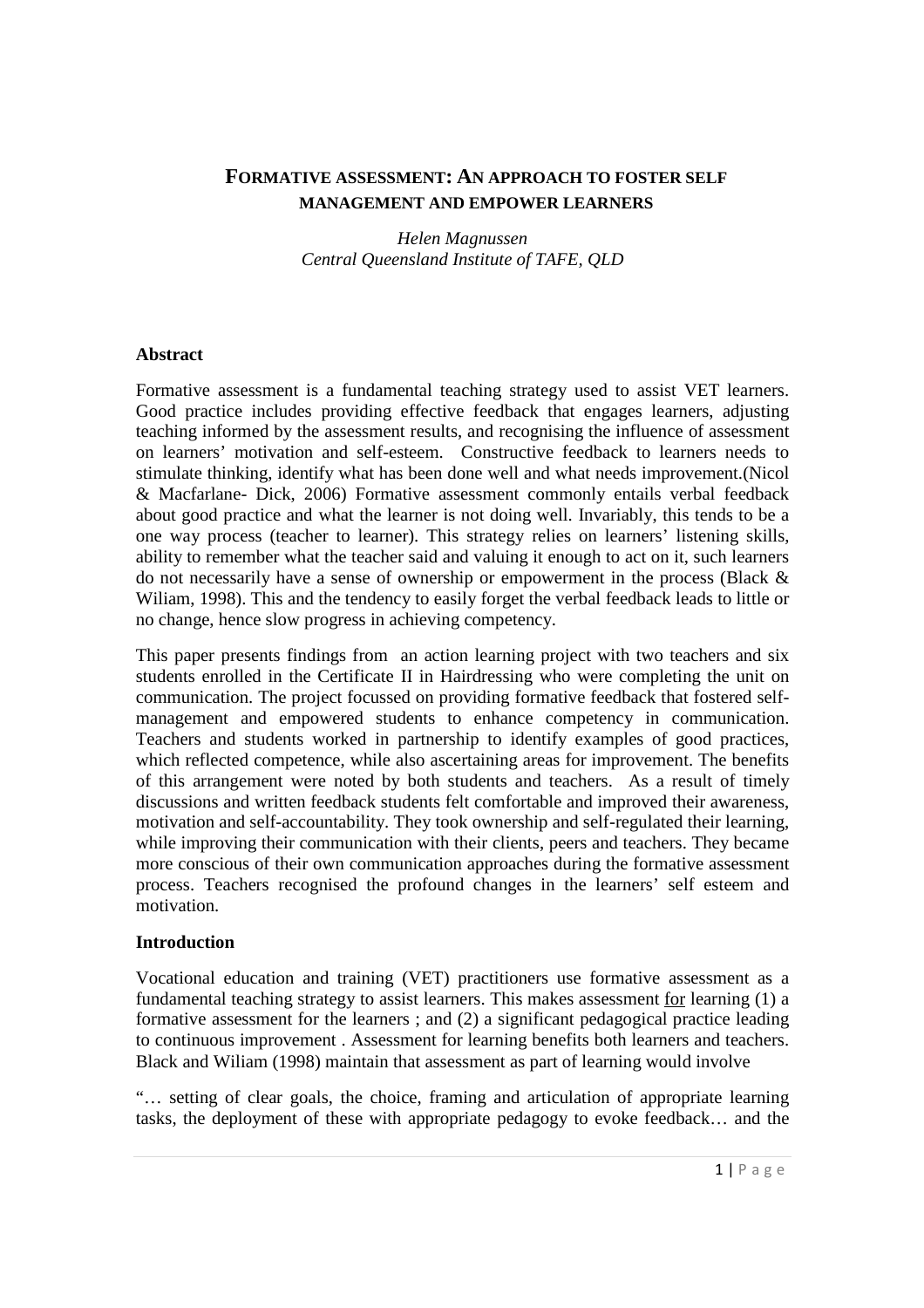appropriate interpretation and use of that feedback to guide the learning trajectory of students" (p.  $61$ ).

While these strategies sound straightforward, their applications are influenced by complex social and cultural processes embedded within the learning contexts and environments. Therefore, how seriously these strategies are advanced by practising VET teachers would vary. Assessment for learning commonly entails verbal feedback about good practice and what the learner is not doing well (Black, Harrison, Lee, Marshall and Wiliam, 2003), invariably making this a one way process (teacher to learner). As such, learners do not necessarily have a sense of ownership or empowerment in such a process. Typically, the process relies on learners' listening skills, ability to remember what the teacher said and valuing it enough to act on it – if not, feedback leads to little or no change, hence slow progress in achieving competency. The common verbal approach to assessment for learning often has a negative impact, particularly on low-achieving students, who are led to believe that they lack "ability" and so are not able to learn (Black & Wiliam, 2004). These observations reinforce a need for shared role of both the teacher and learner in assessment for learning.

This paper will initially review literature to identify key strategies in Assessment for learning. The two strategies that will be implemented are: Feedback and self-assessment.

I will provide clear findings from the action learning project and case studies presented about how to enhance learner performance; improving understanding between trainers and learners on what they need to do to improve, and where they need to be – the desired goal i.e. competent performance (Black & Wiliam, 1998).

In conclusion this paper will provide insight into the strategies used by the teachers that fostered self-management and empowered students to engage in assessment for learning and improve their performance towards success.

## **Literature Review:**

Good practice includes providing effective feedback that engages learners, adjusting teaching informed by the assessment results, and recognising the influence of assessment on learners' motivation and self-esteem (Black & Wiliam, 2003). Constructive feedback to learners needs to stimulate thinking, identify what has been done well and what needs improvement. Essentially, this approach needs to be the fundamental teaching strategy to assist VET learners.

Hazell-Yildirim and Lavender (2009) advocate that assessment for learning is not solely a tool to measure and judge but is to be used as effective pedagogy to ensure learning is taking place, and that learners are actively involved in assessment processes and decisions. Assessment for learning reflects good pedagogy where the teacher and learner liaise to highlight the strengths, limitations and potential of the learner; thereby taking the practice of student-centred learning to an entirely different plane.

 Good practice serves a dual purpose of informing the teacher about the effectiveness of the pedagogical strategies to guide future instructional decisions, and helping students get a sense of the current state of their learning. The process facilitates motivation for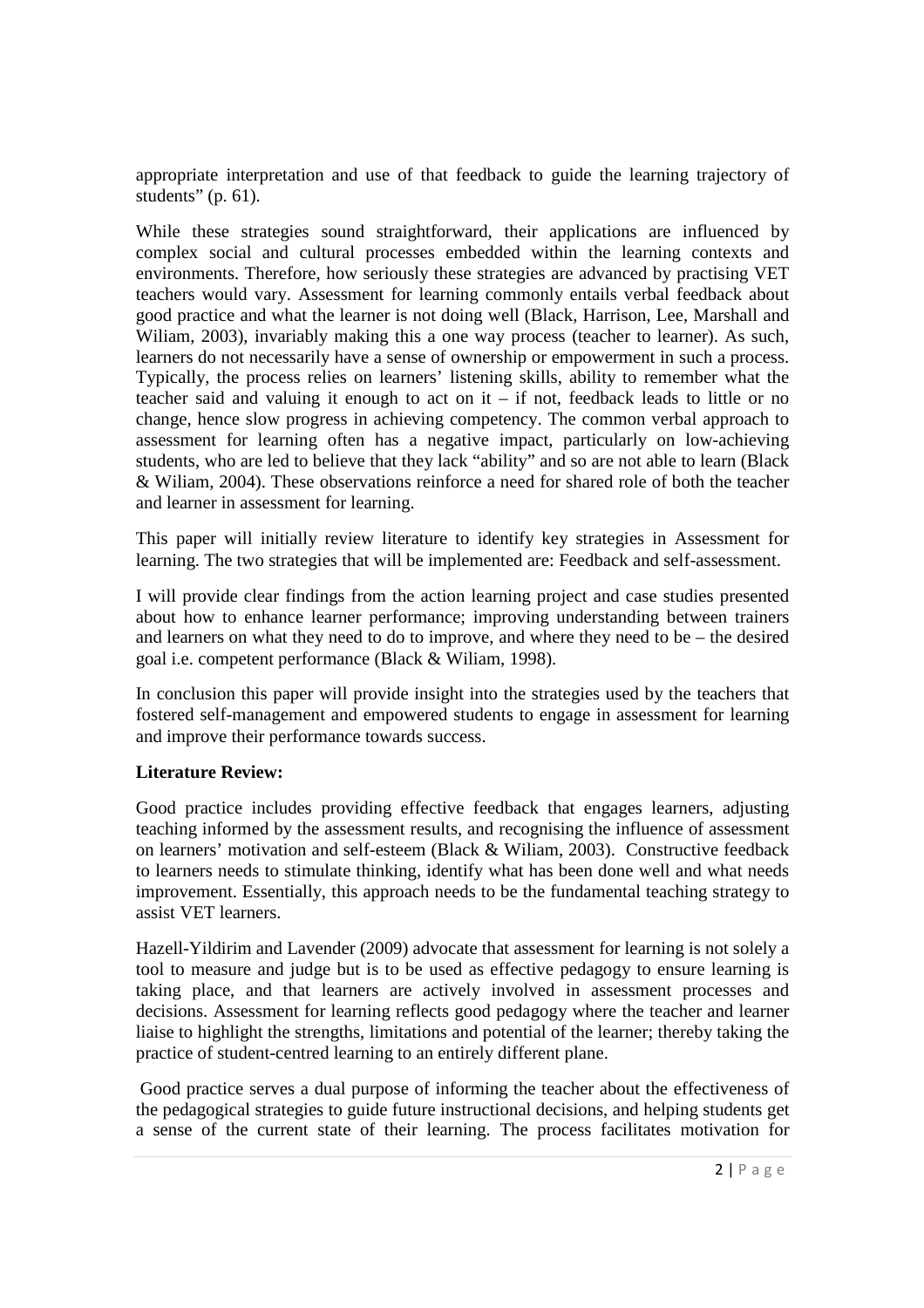students to learn the content, note improvements and act on the information to learn more (Kaftan, Buck & Haack, 2006).

Without a doubt, dialogue plays a key role and a trusting relationship between the teacher and learner becomes critical. The process demonstrates application of Knowles' (1990) adult learning principle of respecting the learner's abilities and knowledge base. It allows learners to develop stages 7 and 8 of King and Kitchener's (2004) model of reflective thinking, and also develop critical thinking skills. Consequently, assessment for learning is considered an empowering process that encourages increasing levels of self-directed learning which prepares learners well for lifelong learning. Assessment for learning focuses on the gap between where the learners are in their learning, and where they need to be. It is based on the idea that learners will improve most if they understand:

- The competency to be achieved:
- Where they are in relation to the required level of performance; and
- How they can achieve the required level of performance.

Ecclestone (2005) alludes to a set of eight underpinning principles for diagnostic and formative feedback. First, assessment for learning should focus on the learner's 'potential ability, not on fixed traits of intelligence or personality' (p. 53). Second, learners need their own diagnostic skills to become independent and make self judgements. Third, learners need to be able to distinguish between what is high quality and poor quality performance. In this case teachers can assist by showing them good practice examples so that learners can internalise the criteria of the performance required to demonstrate competency. Fourth, learners need to be able to identify gaps in their performance and what is required to achieve competency at the required level. Fifth, meeting the gaps in performance requires wider engagement, not just 'closing the gap' by using effective feedback that clearly identifies how to improve.. Sixth, information from diagnosis needs to be translated into feedback that will actually make a difference to learners' performances. Seventh, proactive engagement with feedback is required from the students to help them fully understand how the feedback can be used to improve performance. Finally, learners need to act on the feedback to make improvements.

The diagnostic nature of assessment for learning collates information that is used to adapt teaching and learning to meet student needs (Boston, 2002). Nicol and Macfarlane-Dick, (2006) contend that improving learning through assessment is dependant on five deceptively simple factors which include:

- Providing effective feedback to students;
- Actively involving learners in their own learning;
- Adjusting teaching to take into account the results of assessment;
- Recognising the profound influence of assessment on learners' motivation and self-esteem (both crucial influences on learning); and
- Ensuring learners assess themselves and understand how to improve.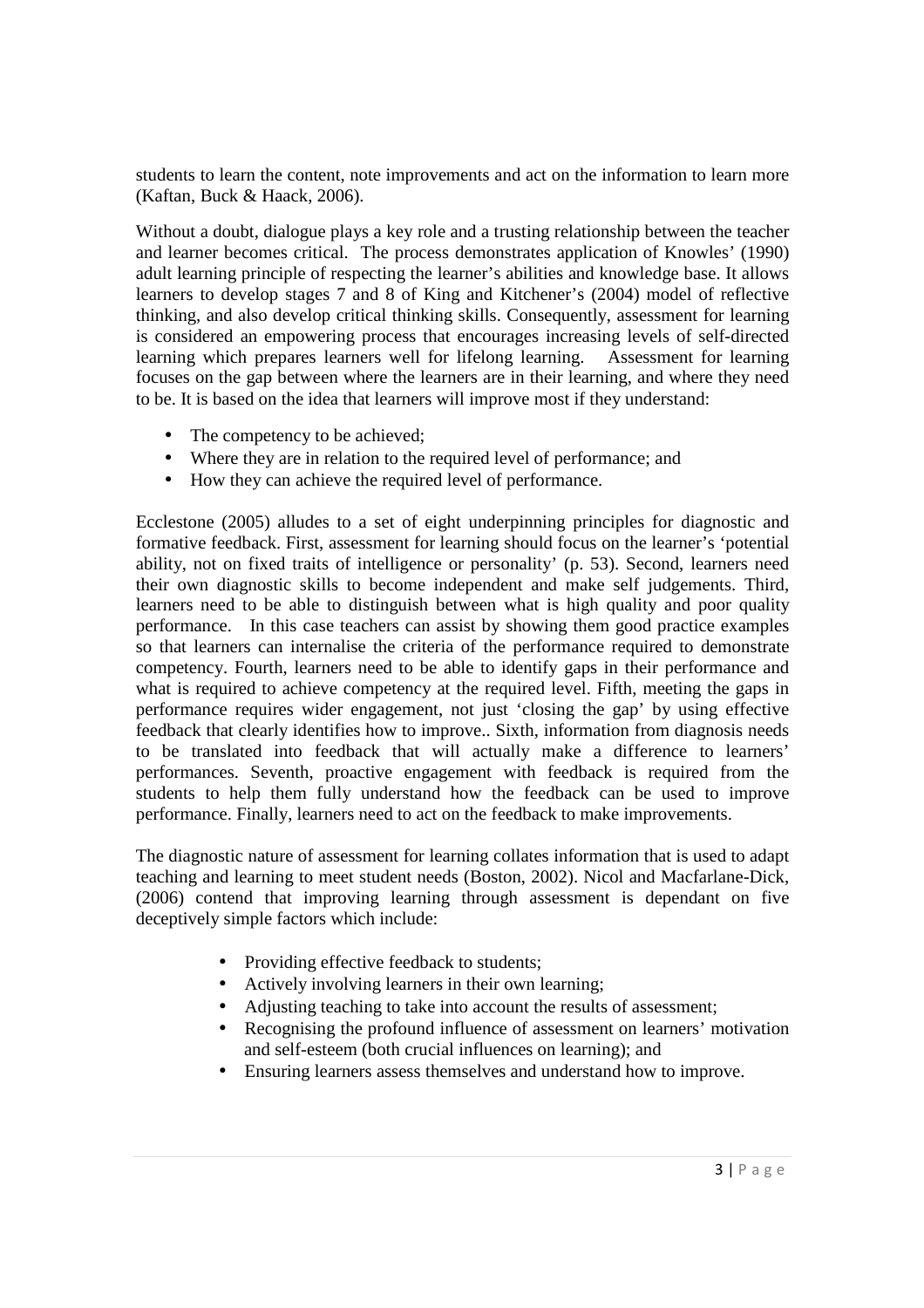Essentially, the teacher and the student are both co-learners in that one learns how to adjust pedagogy to meet the needs of the individual student, and the other learns how to improve performance that reflects the appropriate competency level. When teachers know how students are progressing and where they are having trouble, they can use this information to make necessary instructional adjustments, such as reteaching, trying alternative instructional approaches, or offering more opportunities for practice (Black and Wiliam, 1998).

 Recent research by Stowell (2009) and Nicol and Macfarlane-Dick (2006) indicates that using feedback that stimulates thinking, and identifies what has been done well and what still needs improvement gives the learners opportunities to be part of this learning process. These researchers also make the point that learners need to build knowledge of "good practice". In such a model the learners are informed directly, giving them an overview of what competence looks like in the relevant industry. Involving students in formative feedback and evaluating every step of the assessment process, allows the students to "own" their learning experience and will empower them by giving them the ability to self correct, self reflect and eventually self manage their work performances (Hazell-Yildirim & Lavender, 2009).

Black and Wiliam undertook a literature review of 250 British and international studies on formative assessment practice in schools. When compared with other educational innovations, the implementation of well planned formative assessment strategies was the most significant single factor in improving student performance. This was validated by a range of more recent studies (Meisels et al. 2003, Rodriguez, 2004, OECD 2005). All of these studies have shown that significant quantifiable learning gains in students' performance may be achieved by using formative assessment strategies.

The two strategies implemented in the action learning project were formative feedback and self-assessment.

## **The action learning project**

The action learning project "Assessment for Learning" was part of the professional development of two teachers in the hairdressing program. The action learning methodology began with a cyclic process of identifying the key issues with student learning, implementing assessment for learning strategies learned from the mentor (author) observing and evaluating changes, reflecting and discussing with the teaching team, implementing revised strategies.

## *Data Collection*

Data were collected via the following techniques:

- 1. Five (5) researcher developed surveys –
- (a) investigating students' past experiences with assessment feedback, selfassessment and exposure to communication in the workplace;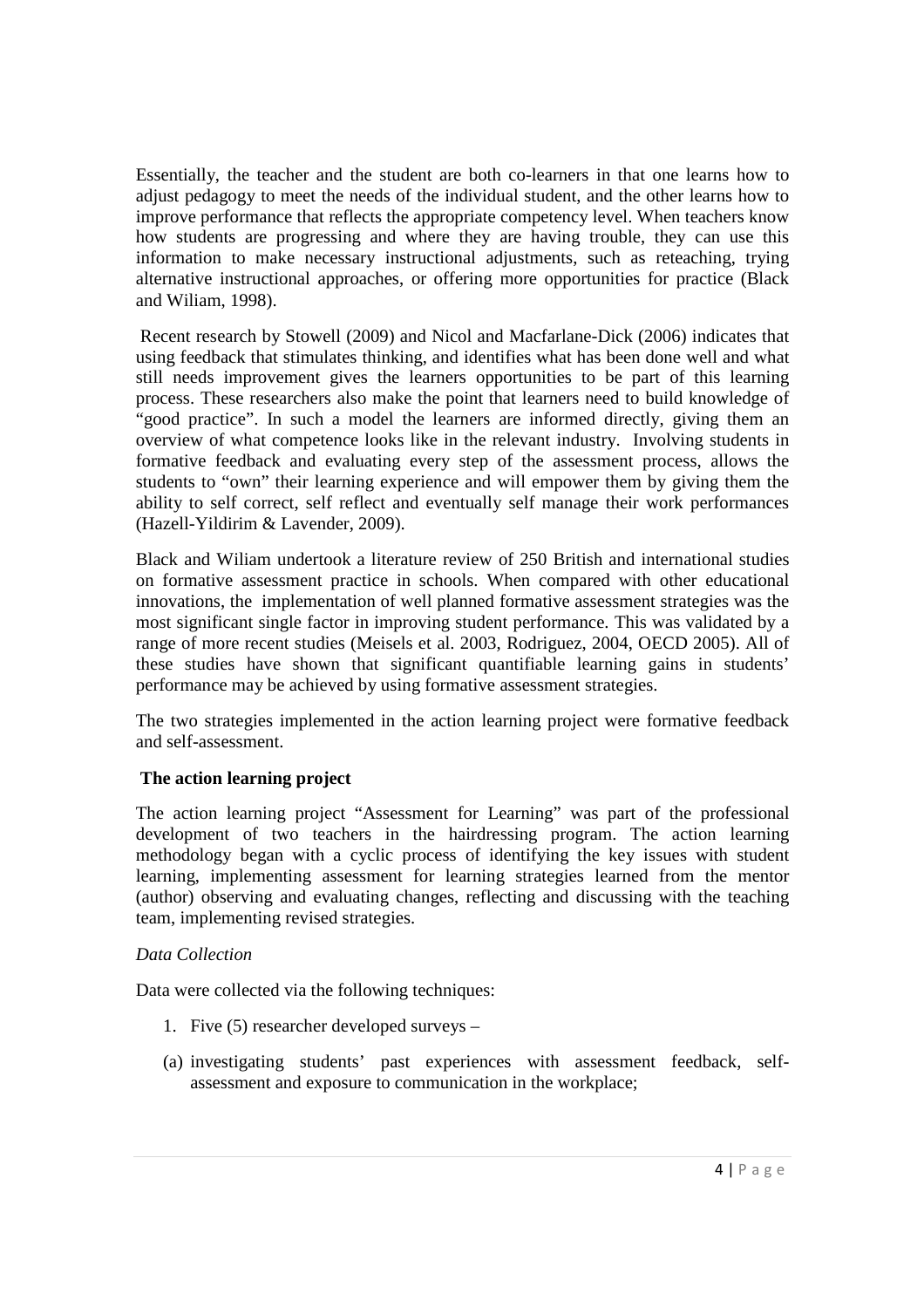- (b) student survey with Likert scale responses against the training package communication performance criteria;
- (c) teacher survey as per that for the students to identify the gaps between students' and teachers' perceptions of current communicative performance;
- (d) self-assessment survey to be used on an as-needs basis according to individual progression through the training day;
- (e) end-of-project survey to determine usefulness of the process for students' learning.
- 2. Researcher observation notes.

The initial surveys were given to the student in relation to "feedback" on their past experiences, whether they found it to be helpful or not, "self-assessment" and whether or not they used this method to help with their performance and "job history" to see what form of communication they had been exposed to. Secondly the students were asked to rate themselves between 1-5 on the Likert scale in what they thought was their current level of performance against the criteria in the unit of communication. The topics the communication unit covered were: client introduction, telephone manner, communication skills, personal presentation and work performance.

 The teachers working with the students also used the same survey to give their view on their current level of performance. As researchers, the participating teachers recorded their observations of the students communicating in a simulated environment as well as students' responses to the formative assessment process as it unfolded.

The self - assessment tool was initially instigated by the teachers, however the shift in ownership happened about mid way through the program whereby the students were able to clearly identify the gaps in their level of ability and make suggestions as to how they could improve.

 The action learning project was conducted over a 16 week period during semester 1 in 2009. Students attended the whole training program for two days each week for 20 weeks. It involved six students enrolled in the Certificate II in Hairdressing, completing the unit on communication. Communication is delivered in a holistic manner allowing us to observe the students in a variety of contexts. Teaching and learning for this project took place in a simulated environment at a regional TAFE Institute. The findings reported in this paper were derived from a case study report based on observations, and conversations with students and teachers.

## *Participants*

The students were chosen by the teacher and were considered as "High risk" in not completing the Certificate II program or commonly known as falling through the cracks. It just so happened that the students chosen were all between the ages of 16-18 and identified as "Gen Y" born between the year 1980-1999 (Talgan & Martin, 2001).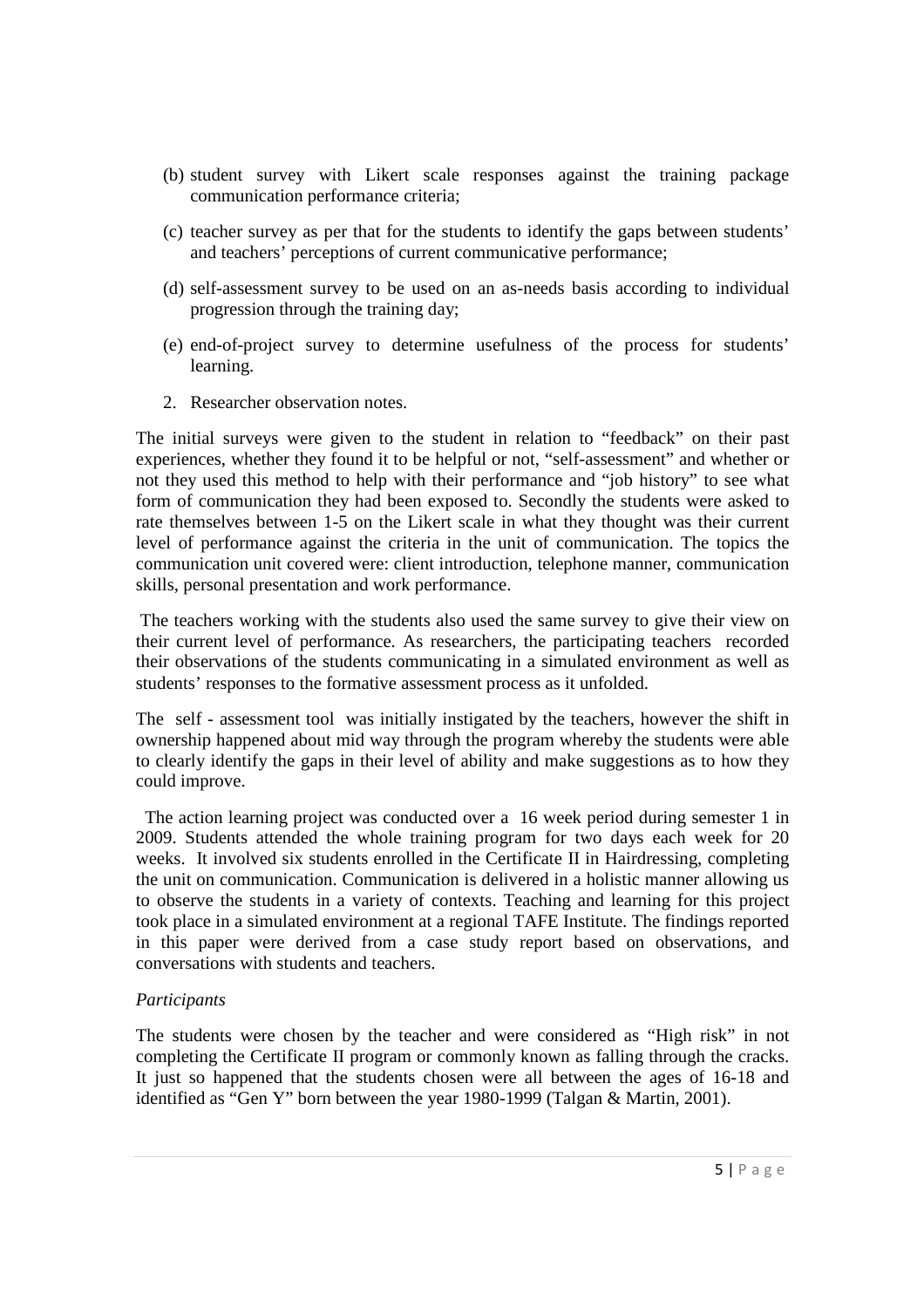| <b>Student gender:</b> | Age | Status eg: Still at   Communication<br>school<br>or<br>withdrawn<br>from<br>school                                                                                        | level 1-5: 1- low, 5-<br>high |
|------------------------|-----|---------------------------------------------------------------------------------------------------------------------------------------------------------------------------|-------------------------------|
| Male                   | 17  | Had attended other<br>adult<br>learning<br>programs within the<br>TAFE organisation<br>and felt that he had<br>been picked on and<br>was not successful<br>at completing. | $\mathbf{1}$                  |
| Female                 | 17  | Still at school                                                                                                                                                           | $\overline{2}$                |
| Female                 | 18  | Finished<br>school<br>seeking employment                                                                                                                                  | 3                             |
| Female                 | 16  | Dropped out<br>of <sub>l</sub><br>school had not had a<br>good experience in<br>educational settings.                                                                     | $\overline{1}$                |
| Female                 | 16  | of<br>Dropped<br>out<br>school                                                                                                                                            | $\mathbf{1}$                  |

## *Data analysis process*

With the small number of research participants, data analysis involved careful reading of all survey results as they were completed at different stages throughout the program. A feature of the ongoing analysis was the inclusion of students in discussing the survey findings. Teacher dialogue was ongoing throughout the project and formed the basis for key findings which are addressed in the next section.

The project began with sharing a common understanding of the purpose of assessment for learning among the teachers and students. This ensured that the process was not teacherled, but a collaboration between them and their students. Discussions took place in a relaxed environment giving the students the information about the project and the assessment for learning strategies to be used, giving them an opportunity to ask questions and decide if they wanted to participate. After negotiations took place and an agreed understanding about the requirements of participation the action learning project began.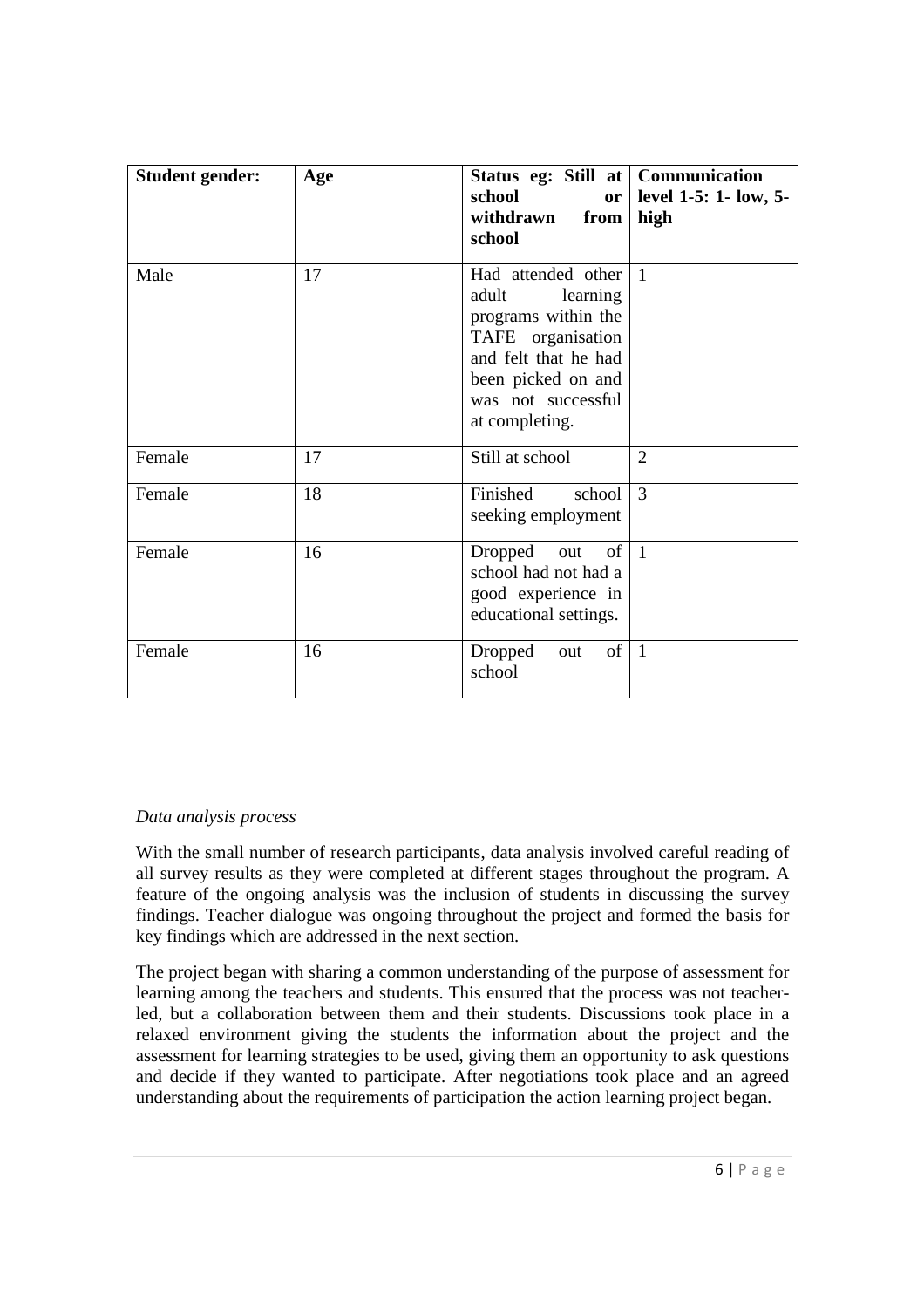The students filled in the first two surveys as did the teacher who currently worked with the six students. On completion of the surveys a one on one discussion took place looking at both completed forms, discussing the gaps and engaging the student in an action plan to progress them forward towards success.

### **The action learning process**

The goal was to move the learners forward and this approach of intensely engaging and collaborating with them was considered successful as demonstrated by the following example –

Student X in the pilot group was asked to fill in a self assessment survey where he rated himself a high 5 against the element on personal presentation. The teacher rated this area a low 2. . He also rated himself quite high on the likert scale in other areas of communication for example his telephone manners and his active listening skills giving particular mention to accepting feedback provided. The interesting point to note was that student X had initially rated himself a low 1 and then changed it to a 3.. Student X came to class with quite a few body piercings, including a bar through his nose which was of particular concern because he touched and played with it often. He would then proceed to put his hands through the clients' hair. He was not conscious that he was playing with his nose bar, even less aware of the fact that it looked like he had been picking his nose. He had not thought of it from a workplace health and safety perspective nor on how the client would perceive it. He was oblivious to the image he communicated to the clients and his peers. His lack of understanding about what was "good practice" within the industry showed us that there was definitely a gap between where the learner was in his learning, and where he needed to be.

Teacher's feedback that identifies this type of unacceptable behaviour and seeking improvements would most likely be taken negatively by the student whereas if the student himself diagnosed the gap in performance, he would have ownership and respond accordingly. He needed to be shown how to read his behaviour, to foster self management and empower him towards success in all areas of communication – particularly initially in understanding the impact on others of his playing with the nose bar. A collaborative approach where the student and one of the teachers engaged in deep conversations resulted in effective, targeted, and timely formative feedback given verbally and in writing. The student came to the conclusion that perhaps it would be beneficial for all concerned not wear the nose ring during the days in the simulated salon and then he eventually decided not to wear it at all when he came to TAFE.

Student X displayed typical Generation Y characteristics reported by Talgan and Martin (2001). For instance, he generally struggled with face-face communication; showed inability to adequately relate to peers, clients and management; and was often unwilling to accept constructive feedback.

Student X in particular had not taken any previous feedback well and always saw it as a criticism. His tendency to focus negatively prevented him to improve. Towards the end of the project using the "session thoughts" document on reflection and the end of study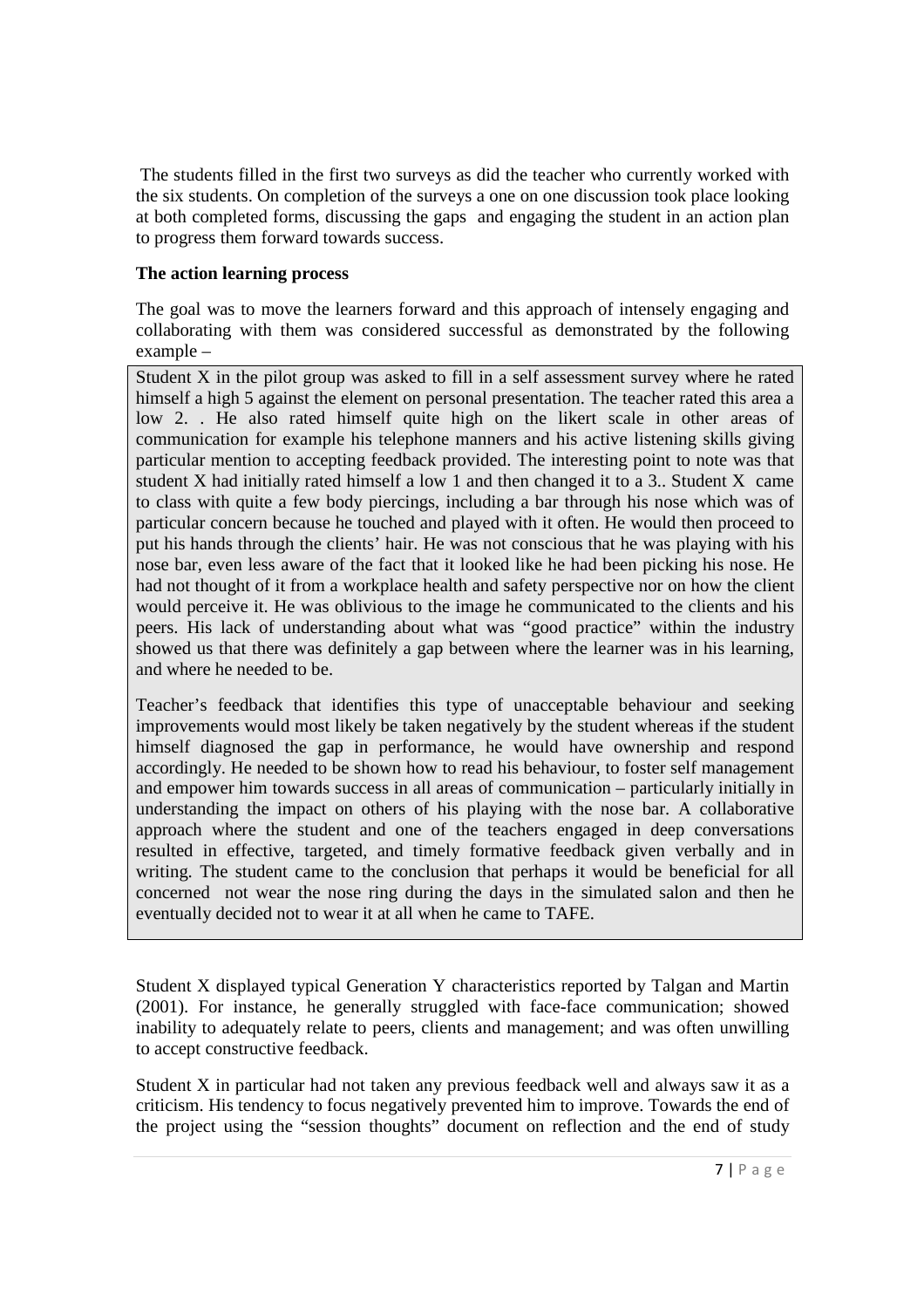survey student X stated that he had become more accountable for his actions and said that it was "my responsibility to make the changes necessary. I am the one who can make the difference in my learning".

 In this way he had become independent and more self-regulated. He interpreted the feedback as a means to improve his learning, not a criticism or punishment. His interactions with his peers and willingness to accept his peers' feedback also improved.

This was noted by his teacher during an interview at the end of the program. His learning experience not only became enjoyable to him, but also to his peers and teachers. His teacher stated that "student X" gained an understanding of what was acceptable practice in the hairdressing industry, this gave him motivation to want to achieve more and was evident in his behaviour and the way he conducted himself.

Normally quite shy and lacking self- esteem student X became quite confident in the way he related to his teachers, clients and peers. This was recorded on the teacher feedback forms student X placed in his practical logbook.; In this way, the approach used in this case study met the purposes of motivating students to learn, diagnose learning and evaluate teaching.

Similar to the above other students in the action learning project stated that they felt comfortable with our approach and they improved their awareness, motivation and selfaccountability. According to the feedback given at the end of the program students that gained competence in this unit said the action learning project they were part of gave them a greater understanding of what was required of them giving them the motivation to want to succeed and take responsibility in their learning. It gave them clear direction every step of the way instead of just at the end. They agreed that the environment created allowed them to feel comfortable taking the fear of assessment out of the equation.

Student Y who had participated in the Certificate II program the year before and been deemed "not competent" stated after participation in the action learning project " the project helped me a lot in improving my skills in communication and self presentation. This was a great experience to receive constructive feedback and be able to work towards a set goal and achieve that set goal".

Overall, the approach used by teachers generated interactions between student- teacher which provided a catalyst for deepening understandings by both parties. The teachers' focus was on learning to understand and the dialogue with their students facilitated this very well which was noted in the final reflections of the project. Moreover, the significance of a trusting relationship between the students and teachers was observed by all. Similar findings were noted by Kaftan, Buck and Haack (2006) in their study on *using formative assessment to individualise instructions and promote learning*.

Giving written and verbal feedback throughout the learning and assessment process and taking the time to communicate these with the students enabled them to generate their own solutions for improvement. The balance between each feedback method was equal and given often before, during and after the assessment task.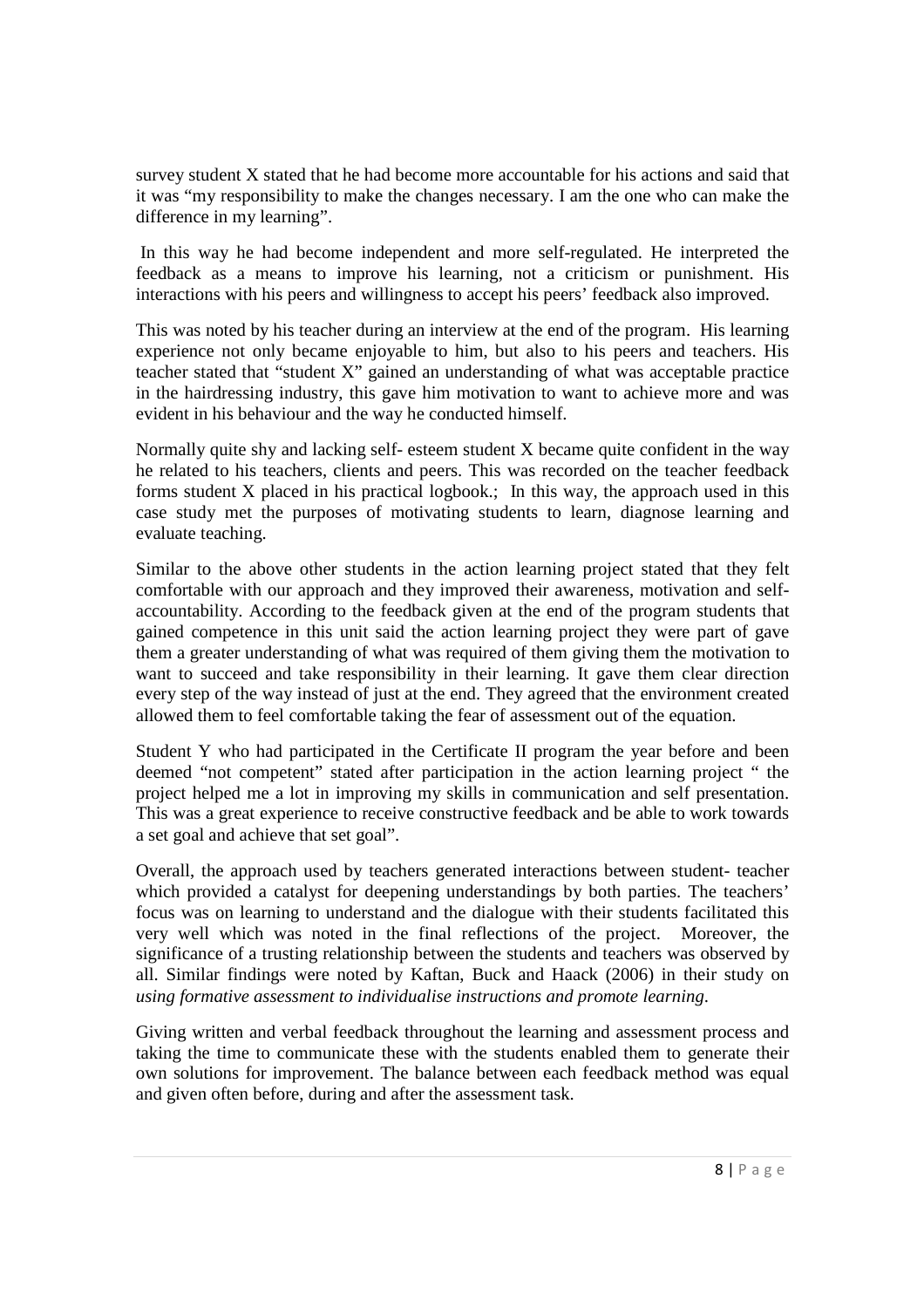It was given more often and more time had been given to discuss the feedback and choose ways to implement change. In this way they were becoming more self-directed and independent. They actively sought and discussed feedback and were able to critically reflect on their performance and worked out strategies to improve. In actualising the feedback so that it translates into improvements in student learning, the teachers recognised the importance of their own communication styles to allow students to benefit from feedback and to foster self-esteem. This was explained by one teacher: "We have found that a percentage of our students in the Certificate II program in Hairdressing lacked self-esteem. We needed to be sensitive and constructive with our feedback recognising the emotional impact it had on moving the learner forward" (Teacher Interview 26/06/09).

The teachers were able to engage the students into thinking about their learning, empowering them to gradually develop their ability to do certain tasks without help. Their approach reflected Hamp-Lyons and Tavares' (2008) suggestion that when the learners are part of the feedback at the pre-, during and post-feedback stage, i.e. involving the learners in planning, discussing, reflecting and deciding what is understood by the assessment for learning process will create opportunities for the learners. An atmosphere of trust and partnership allowed teachers to engage the learners to think about, talk about, ask and answer questions about and reflect on, their role and involvement in the formative assessment process. Using the surveys to gauge the learners' views before, during and after helped effectively modify training and assessment strategies to suit the learner. The findings and discussions generated the changes in the way we approached our students. One teacher explained her experience as follows:

"It was common sense really – we just had forgotten or felt we didn't have the time to work this way. It's actually saving time if the feedback is effectively stimulating their thinking that moves the learners forward."

Comments from both the students and the teachers have resulted in positive changes in the way we communicate with one another. Students said that by knowing what was required of them actually empowered them to look at what they were doing and put strategies in place that would improve their learning. Their comments support suggestions from researchers such as Nicol and Macfarlane-Dick (2006), Leahy, Lyon and William (2005), Ecclestone (2005), Hamp-Lyons and Tavares (2008) and others.

The feedback throughout the course provided students with the opportunity to look at things differently and to try and implement the changes. It offered numerous opportunities to discuss the difficulties they were experiencing, in a comfortable and safe environment. This then gave everyone involved in the project a feeling of self-worth and confidence.

Teachers recognised the profound changes in the learners' self esteem and motivation. They became more conscious of their own communication approaches during the formative assessment process and adapted the teaching and learning to meet their students' needs. One of the teachers summed up the action learning project as follows:

The action learning project (assessment for learning) bought to the forefront something that had been done unconsciously into something that was now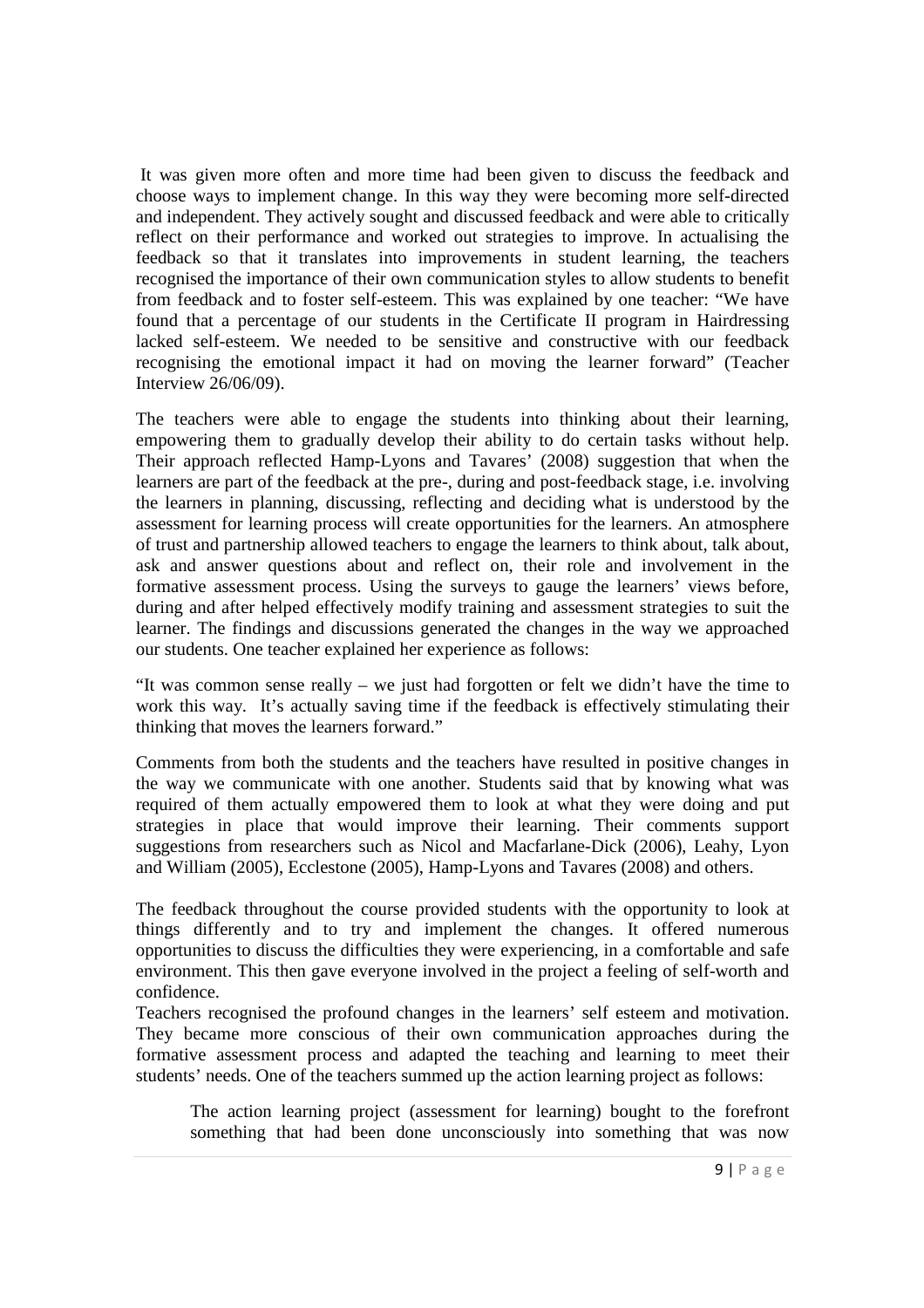conscious and could be applied to other learning areas. Applying the principles of Assessment for learning and adopting the formative feedback approach was successful and effective. It has enabled me to look at other principles that we could implement to improve and empower students' success such as sharing learning, questioning and peer assessment. Even though these principles were touched on during the project they were not the focus.

All the teachers in the action learning project agreed that the project has been a catalyst for further action and change. The five students that continued in the program all completed and were deemed competent. Two have already found work within the industry and will join the Cert III program in Ladies Hairdressing as an apprentice. The sixth student was unable to complete due to financial reasons.

### **Findings and discussion**

The project began with sharing a common understanding of the purpose of assessment for learning among the teachers and students. This ensured that the process was not teacherled, but a collaboration between them and their students. Formative assessment given at regular intervals can move the learner forward in relation to the following critical aspects of communication: ability to communicate face-to-face; appropriate body language and speech; and the use of accepted social practices.

Students in the action learning project with the exception of one found it difficult to maintain eye contact with the clients in the simulated salon and were easily distracted which gave the client the impression that they were not that interested in them.

During the assessment for learning process the teachers gave formative feedback to students in both written and verbal forms and used the self-assessment tool to foster selfmanagement and empower students to learn and enhance their competencies in communication. Especially for the group of students in the study, "good practices" and development of competencies in communication was recognized as critical by their teachers.

Talgan and Martin (2001) report that Generation Y generally struggle with face- to-face communication; show inability to relate to peers, clients and management; and have few skills in the area of resolving conflict. The teachers experienced a challenge in helping the students communicate in the ways that are standard practices in the hairdressing industry. For example the students found it difficult to ask questions and demonstrate active listening skills to determine client needs. They had no idea where to begin in relation to what questions to ask that would give them the information necessary to perform the next service. Once this was identified the students were given a range of basic standard questions as a starting point for extracting information that was useful.

Their language base was limited and often contained slang which again to maintain a level of professionalism within the hairdressing industry would need to addressed.

These major findings reflect those of Leahy, Lyon and William's (2005) five broad strategies that also incorporate Ecclestone's (2005) principles for effective diagnostic and formative assessment. It is important to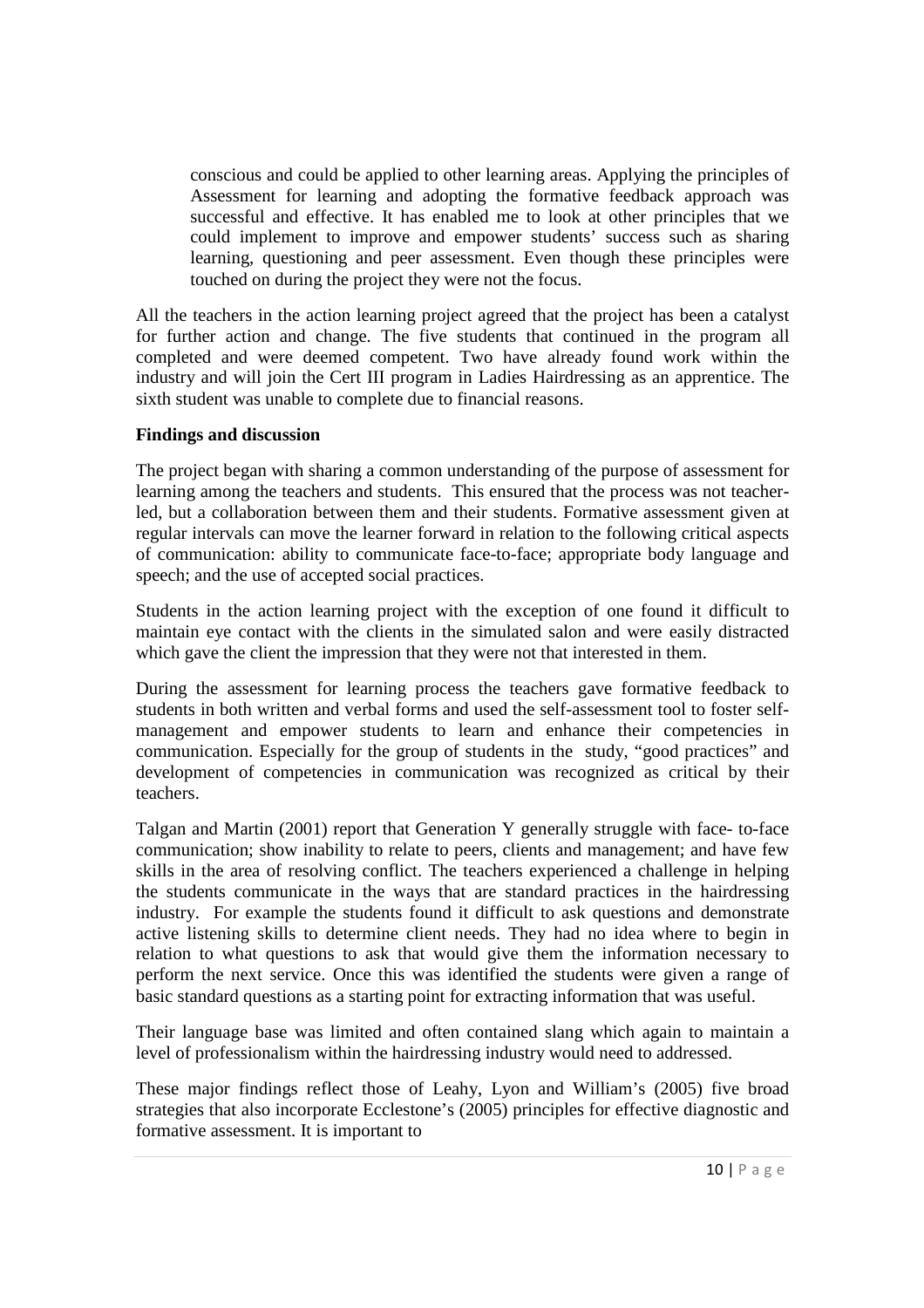- 1. Clarify and share learning intentions and criteria for success by holding discussions with the students at the beginning of the day looking at what had been achieved and what was still to be achieved, giving students the criteria of the unit in their language so they could see where they were at and what was required to achieve competence.
- 2. Engineer effective classroom discussions, questions and learning tasks by requiring students to operate in a simulated environment where questions and discussions were encouraged as part of the learning process at first these discussions, questions and learning tasks were set by the teacher eventually the students were able to develop their own learning tasks and questions according to their needs.
- 3. Provide feedback that moved the learners forward; this means that once the task had been completed both written and verbal feedback was recorded and then discussed with each of the students looking at strategies to implement to move them forward and adjust teaching methodology if necessary.
- 4. Activate students as the owners of their own learning: by involving the students in the process of self- reflection and assessment enabled them to take ownership with the students taking responsibility mid-way through the program for suggesting ways in which they could improve. This allowed them to find ways to help them achieve their goals at their pace in their way, and
- 5. Activate students as instructional resources for one another: by creating the environment for discussion the students were willing to share their experiences both good and bad and enabled them to see how achievable the task was.

The teachers in the study believe their approach of adopting more formalised formative feedback led to five immediate outcomes (Black & Wiliam, 1998):

- 1. Fostered self management and empowered student success.
- 2. Engaged teachers and students to be more effective in their teaching and learning experience.
- 3. Bridged the gap between what is intended and what is accomplished.
- 4. Helped students take control of their learning and become self-regulated.
- 5. Assisted teachers to adapt their teaching to meet the learner's needs

As suggested in the best practice assessment for learning model (Black & Wiliam, 1998) the teachers clearly explained and demonstrated competence in good communication in the Hairdressing industry. Students were given the communication criteria from the Hairdressing Training Package as the benchmark for competence. As part of the action learning project the students were able to work alongside the Hairdressing apprentices. Being able to observe their peers in a simulated salon that was closely aligned to Industry, allowed them to gain the knowledge and skills in a less threatening environment. As part of the project I was able to demonstrate behaviours that I had observed them doing during their learning. When they were able to watch themselves in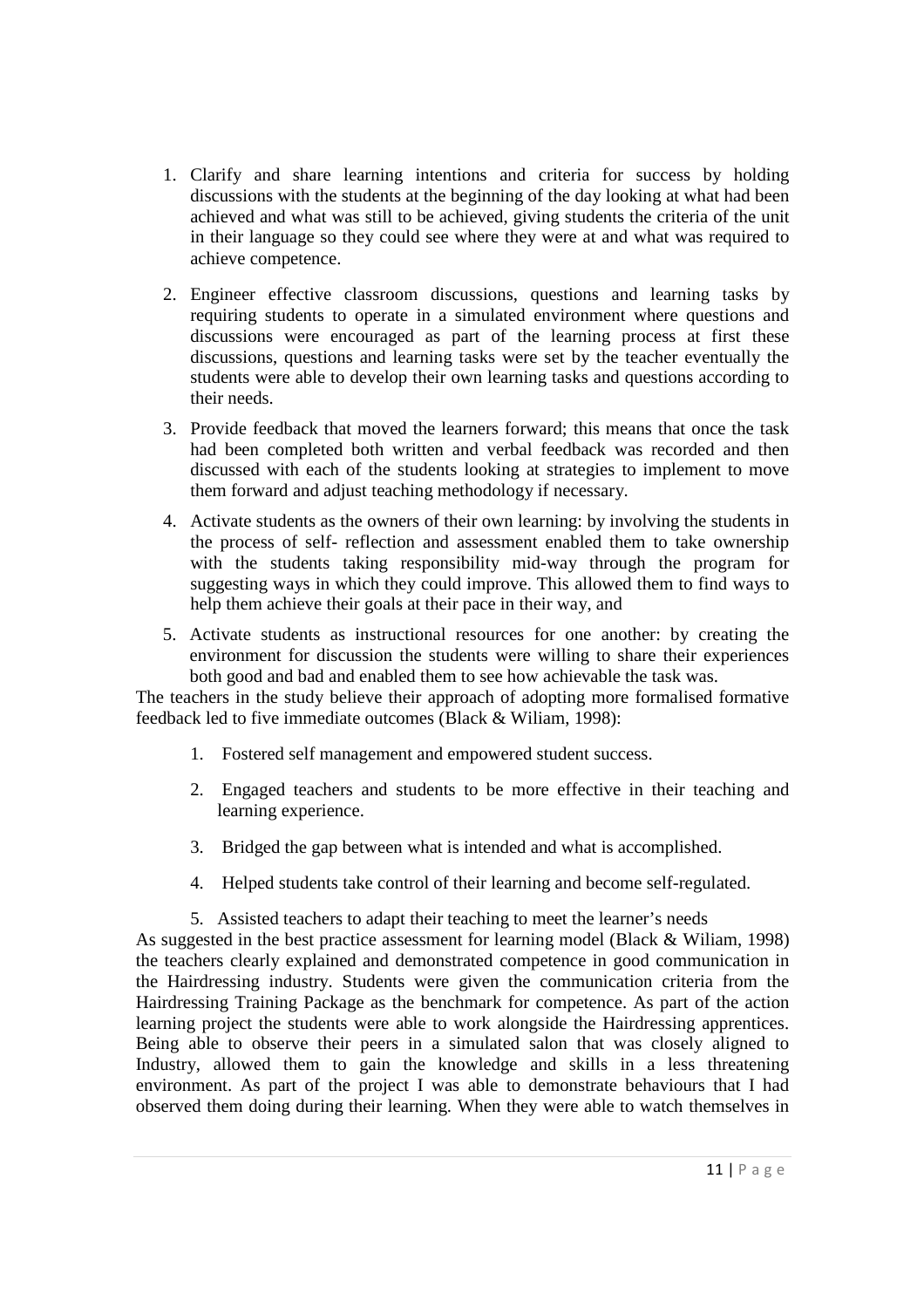action and then observe what was standard Industry behaviours it became obvious to them what changes they needed to make.

These demonstrations were followed by individual and class discussions to ensure the students had a common understanding of the competence and criteria for assessment. Seeing it in black and white meant they no longer could ignore the facts but had to make some hard decisions especially when it concerned the dress code and personal presentation.

Instead of seeing it as a personal criticism they then recognised the need for change. The sharing of learning expectation was followed by questioning, feedback, self assessment and peer assessment. Students were encouraged to reflect on their performance and evaluate each step during assessment for learning. When peers were also engaged in the reflective dialogues during class discussions, there was evidence of critical thinking. This was not surprising, as Cooper (2000) also noted a similar finding in his study. In this way students were involved and engaged in written and verbal feedback allowing them to own their learning and complete the feedback loop.

The approach utilised Nicol and Macfarlane-Dick's (2006) suggestion to actively involve learners in their own learning and ensuring they assess themselves and understand how to improve. The impact of this formalised feedback in terms of how students received feedback (verbally or written), how much of it they retained, and how they responded was discussed by the teachers who participated in this study. The teachers realised how crucial feedback was, not just for the student but for them as well for example from the data analysis findings teachers discovered new ways to improve teaching and learning, and students could see and monitor progress, and experience success.

### **Conclusions**

The assessment for learning reflects good pedagogy and findings and discussions from this action learning project have been invaluable to all those involved. It's been about empowerment, growth and choice, giving freedom to the learners about how their assessment for learning is going to happen and with whom (Hamp-Lyons and Tavares, 2008).

 Learners took ownership of their learning, became more self- regulated through the feedback process and were able to critically reflect on the task at hand. They made improvements in the way they communicated with their clients, peers and teachers. These developments demonstrate how the strategies used by the teachers fostered self management and empowered the students to engage in assessment for learning and improve their performance.

The profound influence of assessment for learning on the learners' self esteem and motivation and how it is crucial to the whole learning process was appreciated by teachers and enhanced their commitment to continue improving VET pedagogy. The assessment for learning project helped them identify how to better support their students more effectively and modify pedagogy to move them towards "best practice".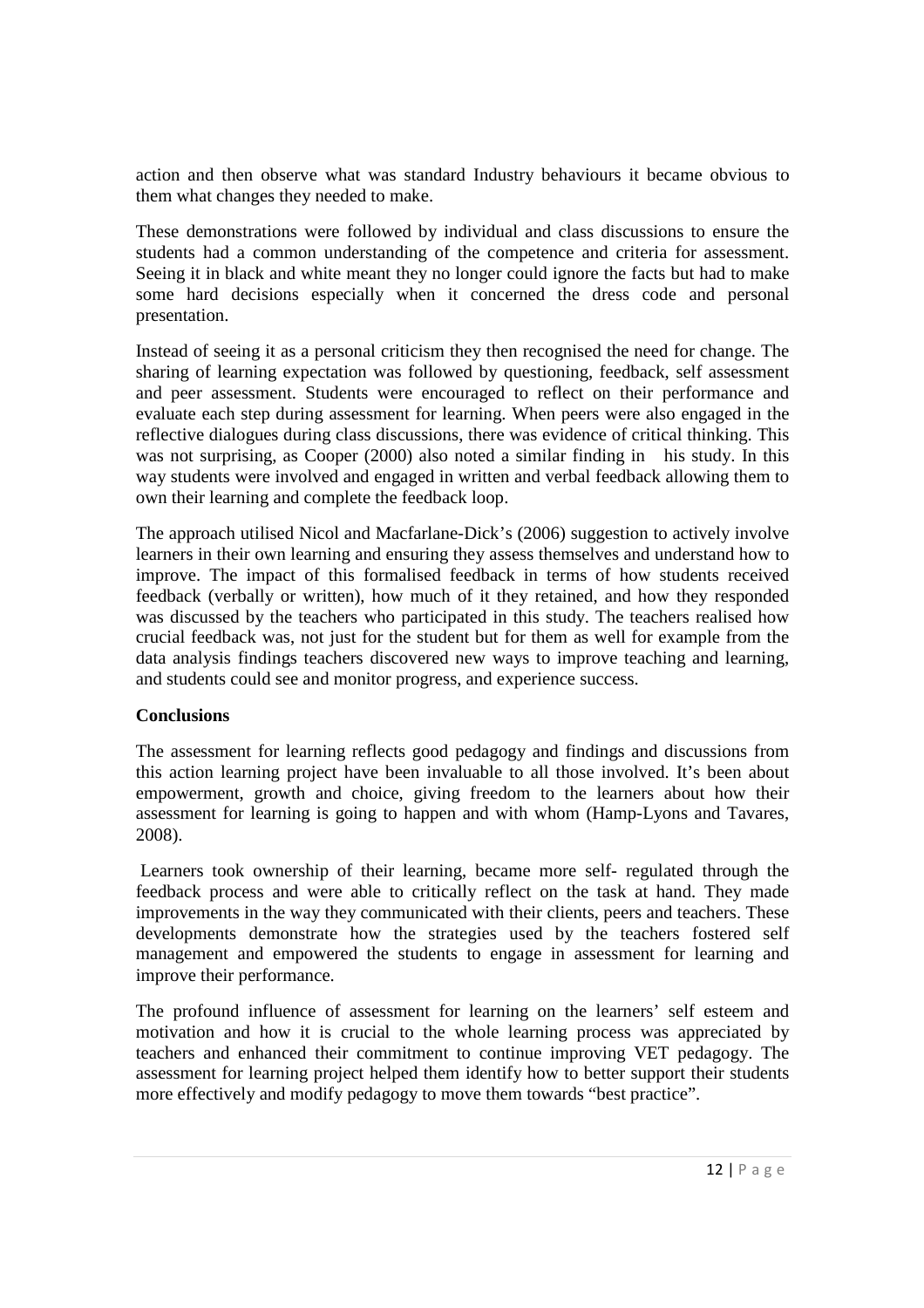The teachers saw good practice in assessment as a continuous intermingling process – not a linear, stop-—start approach.

The experiences from the project and the above listed outcomes highlight the significance of using appropriate assessment for learning strategies. The project adds further evidence to research substantiating that student learning can be enhanced through assessment for learning by using the strategies identified during this action learning project and supported by the literature (Black & Wiliam, 1998; Nicol & Macfarlane-Dick, 2006; Leahy, Lyon & William, 2005; Ecclestone, 2005; and Hamp-Lyons &Tavares, 2008).

Good practice included providing effective feedback that engages learners, adjusting teaching informed by the assessment results, and recognising the influence of assessment on learners' motivation and self-esteem. Constructive feedback to learners stimulated thinking, identified what has been done well and what needed improvement.

The success of this project reinforces the need for more widespread practice of these strategies to improve learning experiences and outcomes for VET learners across all courses. It revitalises the link between teaching, learning and assessment. It has increased teacher capability to undertake reflexive pedagogy within a critical action learning framework which can only enhance the VET sector. This means more students are successful at completing their program which in VET translates into revenue for the organisation. The benefits of engaging Assessment for Learning strategies are far reaching and further action learning projects are needed to support national collaboration to improve assessment practices in vocational education and training.

### **Acknowledgement**

The author extends appreciation and gratitude to: the Product Services at the Queensland Department of Education and Training for the professional development program that formed the basis of this paper; Central Queensland Institute of TAFE for allowing me to participate in the program; the teachers and students who participated in this study; and Dr Sarojni Choy of the Queensland University of Technology for mentoring in the preparation of this paper.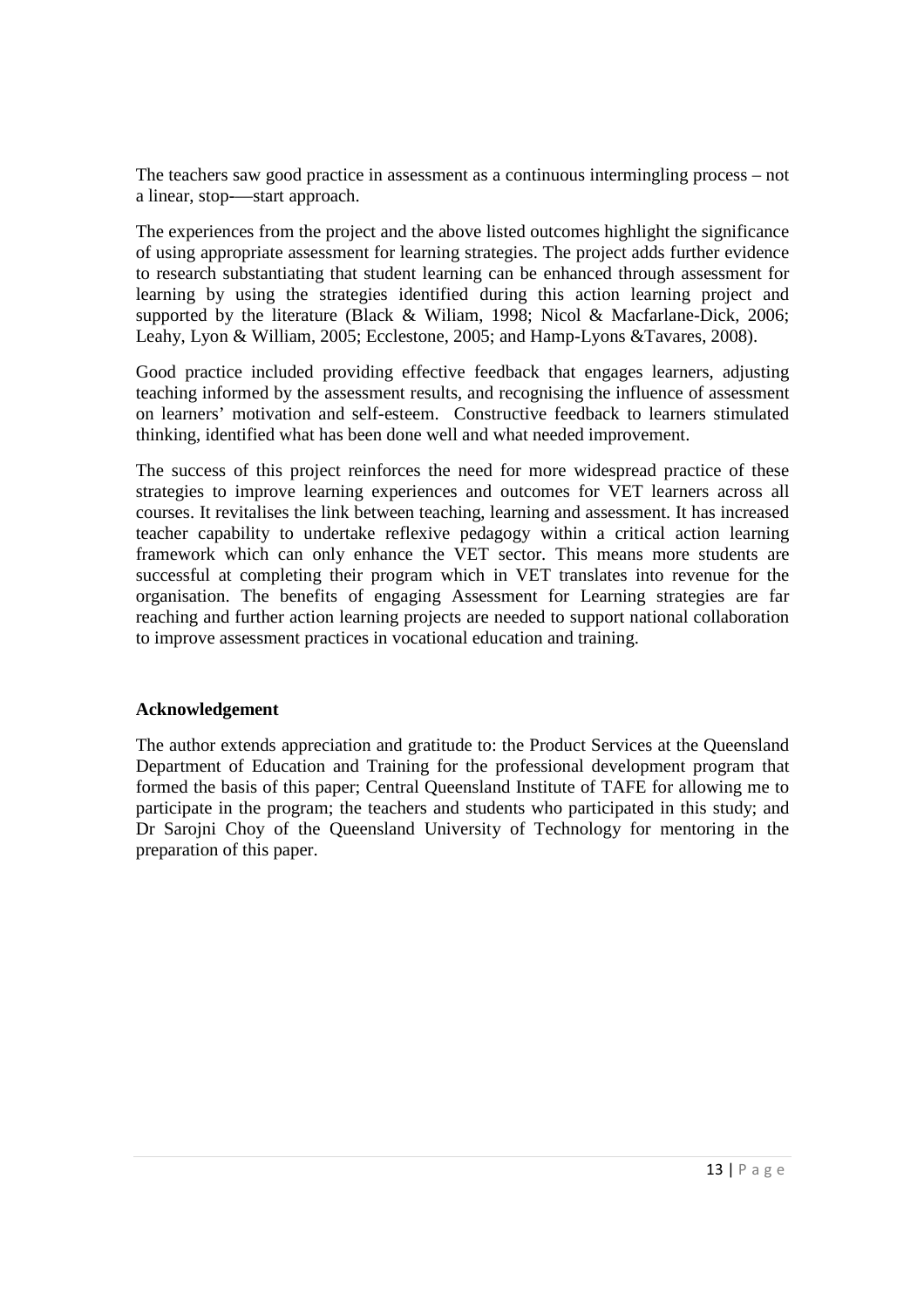### **References**

- Black, P. & Wiliam, D. (1998). Assessment and classroom learning. *Assessment in Education*, 5(1), 7 – 73.
- Black, P., Harrison, C., Marshall, B., Dylan, W. (2004). *Working Inside the Black Box: Assessment for Learning in the Classroom,* Phi Delta Kappan, 86 (1), 9-24.
- Black, P & Wiliam, D. (2004). The Formative Purpose*: Assessment Must First Promote Learning i*n Yearbook of the National Society for the Study of Education, 103 (2). Wiley International.
- Black,P; Harrison,C; Lee,C; Marshall,B; and Wiliam,D. (2003). *Assessment for learning: Putting into Practice*. Buckingham, UK: Open University Press.
- Boston, Carol (2002). The Concept of Formative Assessment. *Practical Assessment, Research & Evaluation*, 8(9). Retrieved September 12<sup>th</sup>, 2009 from http://PAREonline.net/getvn.asp?v=8&n=9
- Cooper, N.J. (2000). Facilitating learning from formative feedback in level 3 Assessment. *Assessment and Evaluation in Higher Education*, 25 (3), 279-291.
- Ecclestone, K. (2005). *Understanding assessment and qualifications in post-compulsory education and training. Principles, politics and practice*. Leister: National Institute of Adult and Continuing Education
- Hamp-Lyons, L & Tavares, N. (2008). The role of students in the assessment process: *Self and peer.* The role of the teacher during the assessment process: *Interactive* assessment. Downloaded October  $30^{th}$ , 2009 from *assessment.* Downloaded October 30<sup>th</sup>, 2009 from http://sba.edu.hku.hk/new\_qef/res\_interactive.html http://www.sis.zju.edu.cn/sis/sisht/english/ltrc2008/pre\_workshop1.html
- Hazell-Yildirim, A. & Lavender H. (2009), *Involving Learners in Assessment for Learning (AfL): An interpretation of Interactive Assessment* The Centre for Language in Education (CLE), Hong Kong Institute of Education, Hong Kong - Presentation delivered at University of Gloucestershire, Faculty of Education, Humanities and Sciences, Teaching and Learning Symposium Monday March 12th, Francis Close Hall
- Kaftan, J.M., Buck, G.A., & Haack, A. (2006). Using formative assessments to individualise instruction and promote learning. *Middle School Journal*, 37(4), 44-49.
- King, P.M. & Kitchener, K.S. (2004). Reflective judgment: Theory and research on the development of epistemic assumptions through adulthood. *Educational Psychologist*, 39(1), 5-18.
- Knowles, M. (1990). *The Adult Learner: A Neglected Species*. Houston, USA: Gulf Publishing.
- Leahy, S., Lyon, C., Wiliam,D. (2005). Classroom Assessment Minute, Day by Day in Educational Leadership Nov 2005.63 (3),19-24.

Meisels, S, Atkins-Burnett, S, Xue, Y & Bickel, D February (2003), 'Creating a System of Accountability: The impact of instructional assessment on elementary children's achievement